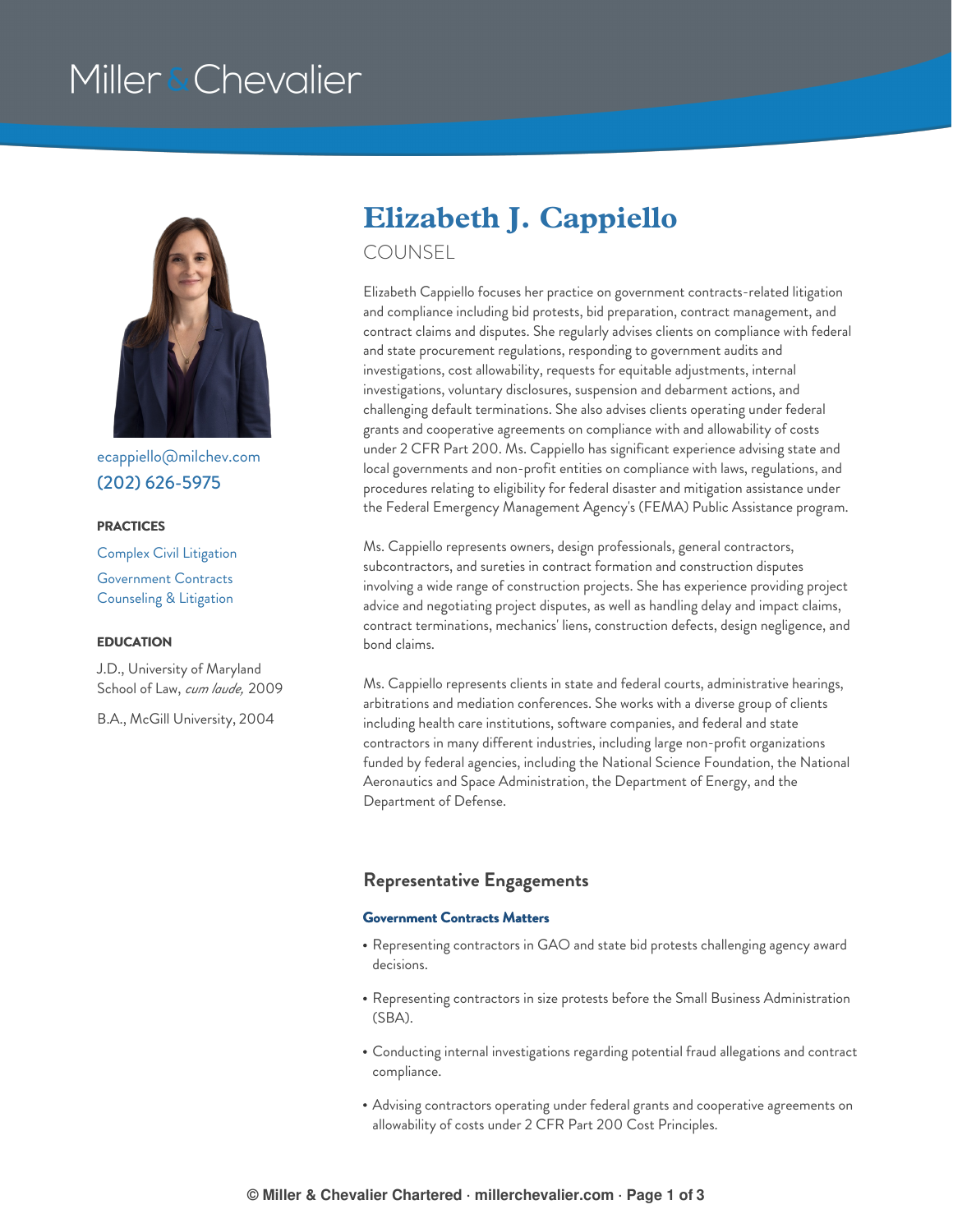# Miller & Chevalier

- Drafting contracts, requests for proposals, and procurement-related policies for state and local governments and non-profit organizations.
- Advising contractors on suspension and debarment and cost disallowance and representing government contractors and municipality and U.S. territory clients in OIG audits and investigations.
- Provided procurement and cost advice to municipality and U.S. territory clients impacted by the devastating 2017 hurricane season. Services included review and revision of high-dollar procurement actions for compliance with federal grant and FEMA requirements; advice regarding various issues of FEMA eligibility; improvement of existing policies and procedures to mitigate future compliance issues; and responding to OIG audits concerning compliance with federal cost principles.
- Represented large engineering contractor in responding to OIG audit and investigation involving allegations that contractor, through the project owner, provided FEMA inaccurate cost information for a \$33 million wastewater pipeline project.
- Assisted large research consortium in compliance with its multiple multi-year cooperative agreements with the NSF. Services included managing and negotiating disputes with subcontractors and suppliers and advising client on cost allowability and reporting requirements.

#### **Construction Matters**

- Representing owners, general contractors, subcontractors, and design professionals in contract disputes, construction defect cases, and payment disputes in state and federal courts and arbitration hearings.
- Providing project advice and negotiating disputes, including delay and impact claims, contract terminations, mechanics' liens, construction defects, and design negligence cases.
- Represented concrete subcontractor in a multi-party litigation involving alleged design and construction defects in a high-rise, multi-use structure in Montgomery County, MD.
- Represented general contractor in dispute with Maryland Transit Authority involving payment and delay claims related to the construction of a bus transit facility.
- Represented design professional in multi-party litigation involving the construction and design of a significant transit facility in Montgomery County, MD.
- Represented general contractor in multiple arbitrations involving the construction of schools and other municipal buildings in the Washington, D.C. metro area.
- Represented surety in dispute with general contractor on a high-rise mixed-used building in Washington, D.C. after surety elected to take over the scope of work of the drywall subcontractor.